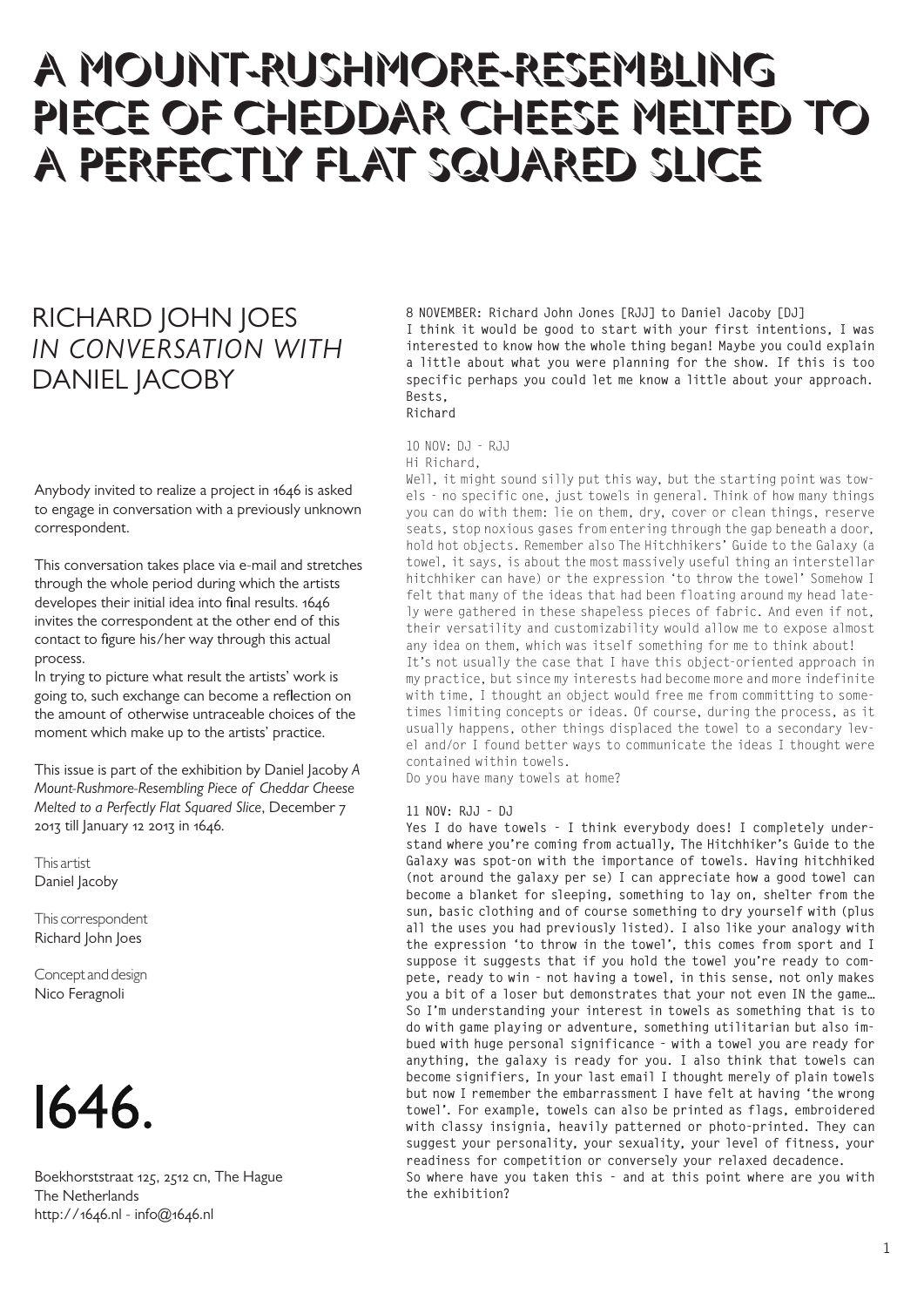#### 12 NOV: DJ - RJJ

Yes, exactly. Those countless personalities a towel can have is what led me to them in the first place. They are like blank canvases; even when they have a motive printed or embroidered on them it remains superficial, if you know what I mean. Of course, there's also a (less profound?) intention to explore the sculptural possibilities of towels. Every time you extend them or put them onto something, they will fold or wrinkle in a different way. Same thing would happen with almost any soft material, but somehow with towels that happens naturally: people leave them to dry on various furniture or objects. And that's what I'm trying to bring out with a series of pieces that will take a prominent space in the main room. They are called Towel Sculptures and are basically that: towels that have kept the shape of its underlying object - no longer there - because they were dipped in glue. Anyway, apart from those, there aren't many towels in my mental image of the show right now. And less than a month ahead of the opening I think I have a somewhat clear idea of which elements (call them pieces) will constitute the show.

But instead of listing them all, maybe I can go one by one, starting from the one that has been in my head the longest: This is a sort of video-tutorial. It's a screen capture of a 3D modeling software in which it's taught how make an origami cube. So, it starts with a basic square plane which has folding marks on it. It gets folded (just as if it was paper) and a few steps further you finally see a perfect cube. The video ends with the process of rendering in which you see that the result is exactly the same that you would get with a quick Add Cube command. The piece is called How-To Go the Way Around the Way Around It (if that wordplay is correct in English…).

I think this piece, in relation to the stiff towels, also focuses on the process by which neutral objects (a piece of paper, a towel) acquire shape and become signifiers (a cube, an amorphous shape resembling something). But hopefully you'll see more connections to the pieces that I will explain later too.

Any comments so far?

**22 NOV: RJJ - DJ**

**It has been a good ten days since we last exchanged mails - apologies for my silence.**

**I wanted to find a picture which I took that I was reminded of by your last email but I think it is lost to broken hard drives of previous computers :-(**

**I think you have to give me some more info - I understand giving shape to the objects no longer there and I'm keeping up with the neutrality/symbolic flexibility of towels, but I'm a little more confused about your video. So you are trying to show a long way and a short way of rendering the cube, when in the end both are virtual - but then how am I to understand your towels with the information about this new piece?**

**I'm making an analogy in my mind of the towels wrapping themselves around the objects, then just being rendered as they are - like how I imagine the video? I like this relationship with virtuality but perhaps you could tell me more about that - wrapped, indicative of the object, covered, draped, plastinated… and… virtual.**

**Wow - an email conversation with work I can't see and an artists I barely know - maybe this is also the long way around the short way around…?!**

**Just a thought - I'm enjoying these email moments.**

22 NOV: DJ - RJJ

How you doing, Richard?

Think of those two works I just explained as small pieces of a large puzzle: with just two of them, any clear connection we try to guess is likely to sound far-fetched or even pretentious. The problem is that as time goes by, I can't help but change the rest of the pieces, so you will probably never be able to put together the whole puzzle. :/ At least until the opening.

Let me try a more macro-to-micro approach to give you a grasp of the exhibition in its totality. Actually this is something I just came up with this morning. Remember 1646 has an entrance hall and then (after you go past the office) a larger exhibition room? Well, all the physical pieces will be situated in the large room, while in the entrance there will be no object but rather a series of speakers with different textrich audio tracks. The idea is to sort of mirror the physical installation onto the audible side - or the other way around, if you prefer. The things and their hypertext will be intentionally put apart, and it's in this gap where I think most of the magic happens. Pretty much like I did in Platypus Logic (http://danieljacoby.com/z/platypus-logic/) where I handed every visitor a sort of audio-guide headset to listen to during their walk around the installation. This time, however, it has gotten more complex, since it's not just one linear text, but a series of audios that correspond to a series of physical works. Besides, there's a temporal gap between the reception of each of these fragments.

And before finishing, let me leave you with another piece description: This is a photograph of a quite sculptural and geometrical form modelled with fresh smashed potatoes. Below, on the floor, there's a creased sheet of small white bathroom tiles (you know, nowadays tiles don't come all loose, but in compact sheets to speed up the precise placement of them). This piece takes the elaborated title: Modeling Lessons: You Teach Me Tabasaran, I'll Teach You Esperanto. It mixes the idea of learning process - also present in the video tutorial - with an exchange of rather exotic knowledges - Tabasaran, a language spoken in the Russian Republic of Dagestan, known to be one of the most complex languages in the world due its abundance of cases, and Esperanto, the most widely spoken constructed, and therefore simple, language.

#### $---PS:$

One of the shapes modelled with smashed potatoes is a symbol that I have arbitrarily chosen and decided to regularly feature it in my future works. It's a symbol that works as opposed to regular symbols: it's not the 'graphicalisation' of a concept but rather the conceptualisation of a graphic - a container for meaning, a symbol to be nourished by the context its exhibited in.

Too bad about the loss of that image file of yours, but maybe you can describe it for me (so I'm not the only one struggling to write images! :P)

#### 25 NOV: DJ - RJJ

I was speaking to my friend Jol yesterday night and at some point he started telling: 'Once when I was in Canada (cause he's from Canada), I looked to the sky and there was this square cloud, it was just amazing!' I think just before we were speaking about rainbows for some reason. But anyway, this idea of the square cloud… like suddenly nature refuses to fulfil your expectations of chaos. Have a good Sunday!

#### **3 DEC: RJJ - DJ**

**And you know what? I did have a great Sunday!**

**This made me think about my favourite vegetable - the Romanesco Broccoli. I always considered it to be more like cauliflower - I would be interested to know how it is called in other languages actually?**

**But this aside - only days to go until the opening how are things going - you have your video, the towels? Should I now expect to see square clouds? Oh, and my allusion with**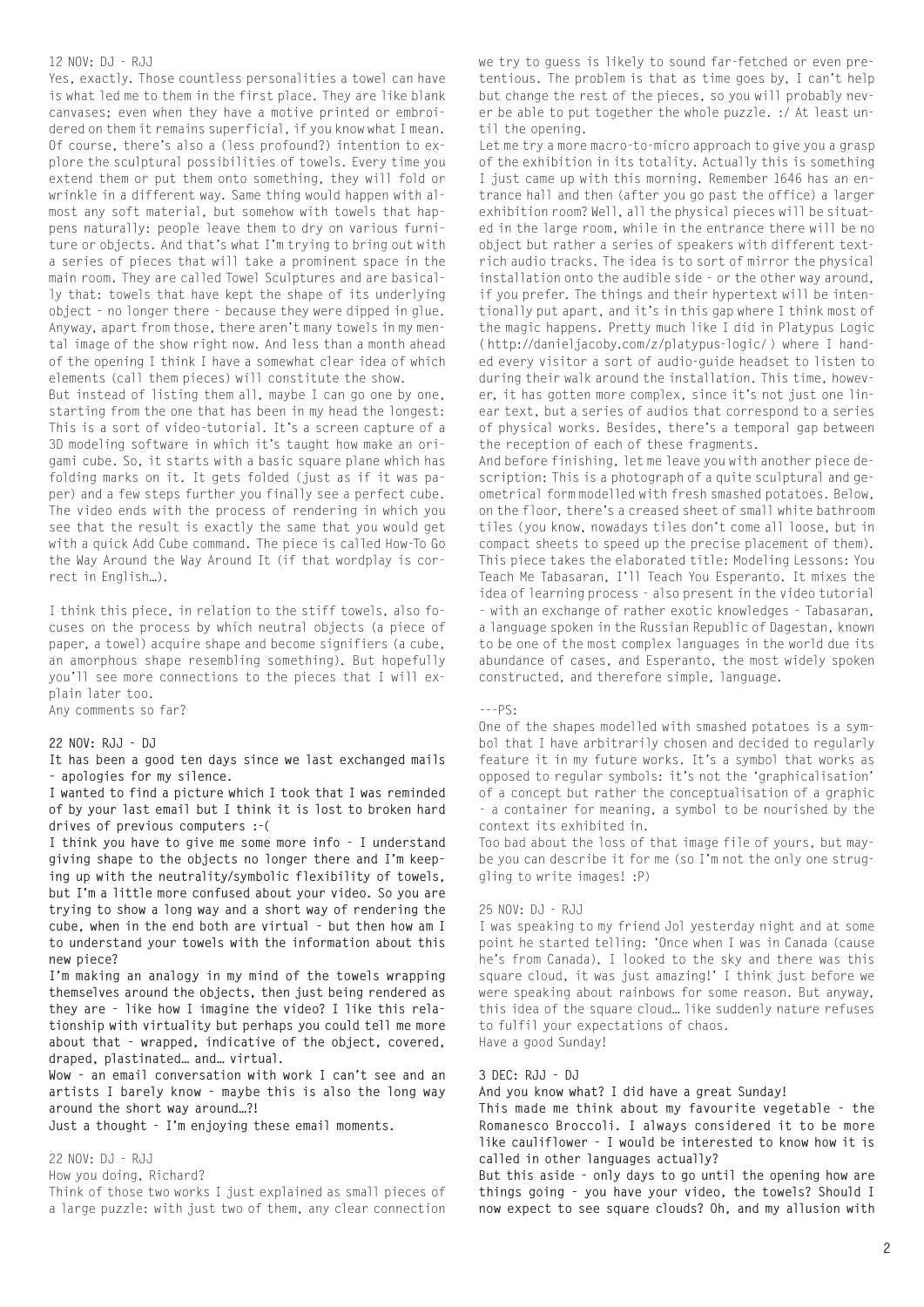**the Romanesco in different languages was a cue to begin to talk about the use of language, titling in your work. It seems to me that this is important and hasn't come up over emails yet!**



#### 4 DEC: DJ - RJJ

The Romanesco Broccoli is indeed a curious vegetable. Funny that you brought that up, because not so long ago Tamara used it in a piece: she wrote a recipe to cook these vegetables. Actually, she did that as part of a sort of multi-format exquisite corpse, in response to a photograph of a broccoli-resembling object. And talking about food and recipes, there's also a bit of that in the exhibition. Remember the photograph with the smashed potatoes used to model small geometrical shapes? Well, there's been some changes to that. Basically I decided to get the table into the exhibition space and exhibit the whole cooking/modelling scenario. I still don't know how exactly it's going to look like; I guess I just have to put my 'hands on the dough' (as goes the Spanish expression for getting caught in the act).

It's true that there's also an interest in language in this project and I would say it's quite a recurrent subject in my practice. I even tried to invent my own alphabet while I was doing the residency in Casino Luxembourg (of course it was a tremendous failure!). But this time I'm trying to focus in the use of stylistic devices and expressions. There's one expression in particular that has been in my head for over a year now: 'comparar papas y camotes' (literally 'to compare potatoes and sweet potatoes', or the equivalent to 'to compare apples and pears' in Peru). Somehow it brings together two ideas I've been working with lately: the curiosity for finding connections between far-fetched ideas that should actually not be 'compared' and this idea of the neutral object (the potato) that, like towels, only gains its meaning from the context and the multiple uses it has.

I started collecting similar expressions and equivalent expressions in foreign languages. The two things that are compared vary on each different part of the world (some I find hilarious, like 'grandmothers and machines guns'). The list of compared words I collected is so heterogeneous that you can even make a story just with those words. I wanted to include this in the project very badly, but it wasn't until last week that I came up with a solution. I thought I could make a memory game in which the corresponding tiles, instead of being two identical things, would be the two similar things you're not supposed to compare as equals. But that seemed a bit too direct, so I've decided to make it a bit more open. Take a look at the front window of 1646 when you come on Friday. ;) Then there's something I'm not going to show this time, but I think it's worth mentioning. A few months ago I

started writing a series of phrases that are supposed to be some sort of anti-clever slogans. You know the typical phrases people get stamped on T-shirts?

Catchy phrases that seem to make the person wearing them smarter. Well, I wanted to twist this idea by writing very simple and even silly sentences where the stylistic device was obvious, but the message not. 'Kant Can't Camp' was the first in the series. The repetition of similar sounds makes it notoriously sticky, but the meaning is a bit obscure, if not inexistent. By the way, did you know that your name contains what is called an alliteration. :) Unfortunately there's nothing exciting in 'Broccoli Romanesco', the Spanish name of those fractal vegetables. I looked up the word in other languages in search of something, but apparently it's quite a universal word. The funny thing is that when I clicked on the 'Simple English' link in Wikipedia it took me directly to the page for Cauliflower. I guess you're right that it's actually more like cauliflower than it is to broccoli.

#### **4 DEC: RJJ - DJ**

**I wondered if I could make a request to see a picture of your library or book collection - if you are interested in doing this I can share mine too but I think you should go first!**

4 DEC: DJ - RJJ

Well, my library is now unfortunately inside boxes... But I can offer this image in return:



Those are not my books (they are the books from a public library in Barcelona), but I took care of the sorting in 2008. :) Now I'm curious: since you asked me to send a picture, were you actually interested in the titles or in the way they look? Somehow the question of form vs. content appears to be relevant even when we're not talking about the exhibition. In any case, looking forward to see your books (list or picture)!

#### **5 DEC: RJJ - DJ**

**Thanks for that - I will look at that front window in a new light.**

**I think you are being too hasty in writing off how exciting the Romanesco could be, for example, after following up with Tamara Kuselman I found out that it is actually a hybrid between broccoli and cauliflower. I thought there was some resonance with this with the Spanish phrase you liked 'to compare potatoes and sweet potatoes' (what's the special difference here) which in English is equivalent to 'apples and oranges' or my favourite phrase although maybe with a slightly different use is to describe complete difference as like 'chalk and cheese'. I think that the sweet potato is a great example of a limit of language though! In dutch the word for potato is derived from the word for apple with some additional context 'aardappel', much like**